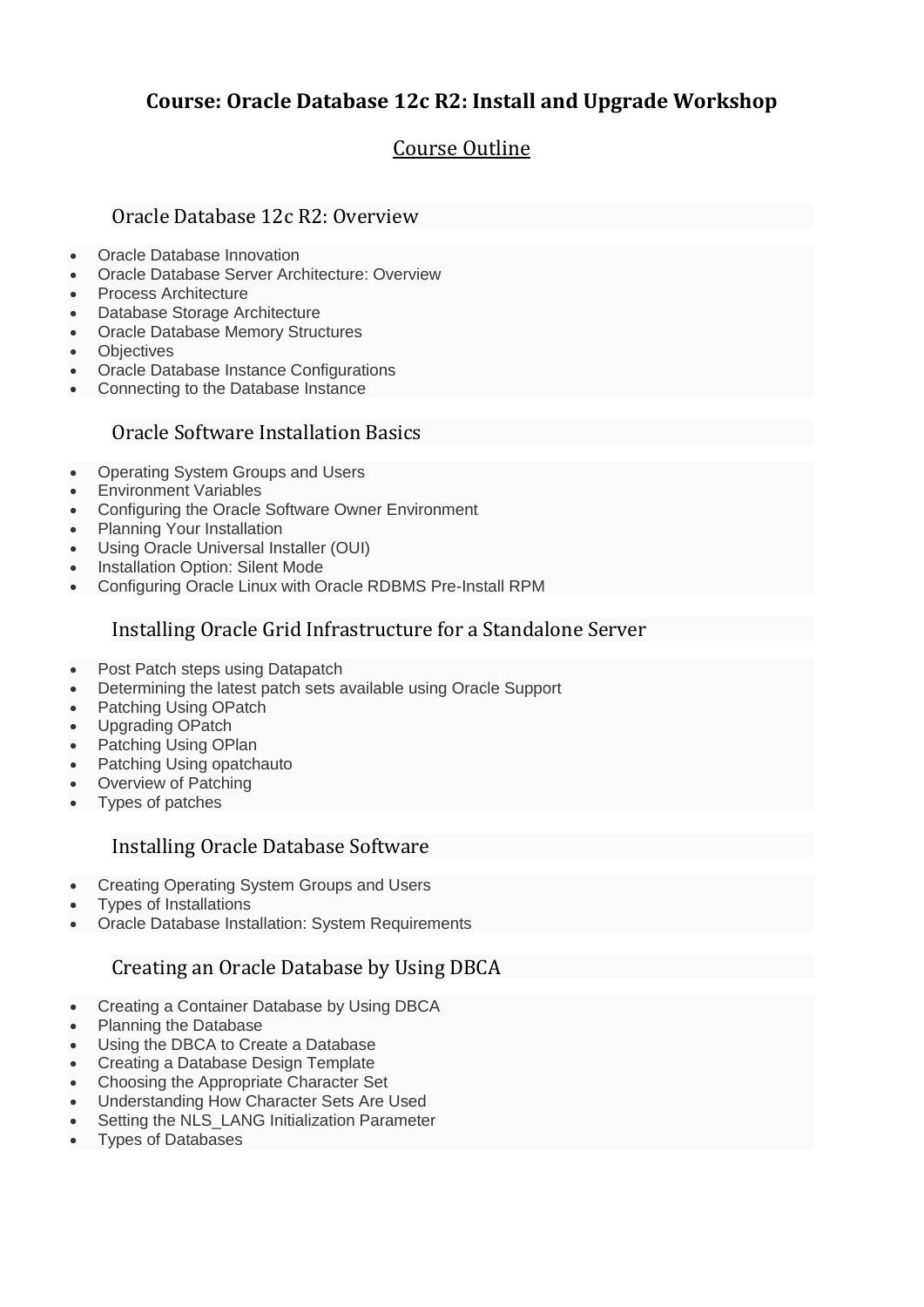## Oracle Restart

- Controlling Oracle Restart
- Obtaining Help for the SRVCTL Utility
- Using the SRVCTL Utility
- Oracle Restart
- **Oracle Restart Configuration**
- Oracle Restart Process Startup
- Choosing the Correct SRVCTL Utility
- Starting Components by Using the SRVCTL Utility

## Introduction to Upgrading to Oracle Database 12c

- Upgrade Paths
- Upgrade Method Limitations
- Database Upgrade Assistant: Advantages and Disadvantages
- Upgrading to a New Release of Oracle Database
- Defining Upgrade and Data Migration
- Upgrade Methods
- Manual Upgrade: Advantages and Disadvantages
- Migration Methods

# Preparing to Upgrade to Oracle Database 12c

- Requirements for Databases Using Oracle Label Security or Oracle Database Vault
- Performance Testing
- Developing a Test Plan
- Planning the Upgrade
- Requirement for Databases Using Oracle Warehouse Builder
- Using the Pre-Upgrade Information Tool
- Backing Up the Database
- Preparing to Upgrade

## Upgrading to Oracle Database 12c

- Manually Upgrading to Oracle Database 12c
- Upgrading by Using the Database Upgrade Assistant (DBUA)
- Plugging a Non-CDB Database into a CDB
- Key DBUA Features
- Migrating a Pre-12.1 or 12.1 Non-CDB to CDB

### Performing Post-Upgrade Tasks

- Understanding Auditing Implementation
- Recommended Tasks After Database Upgrade
- Enabling Unified Auditing
- Required Tasks After Database Upgrade
- Administering the Roles Required for Auditing

## Migrating Data by Using Oracle Data Pump

- Creating a New PDB from PDB\$SEED
- Exporting from a Non-CDB and Importing into a PDB
- Oracle Data Pump: Overview